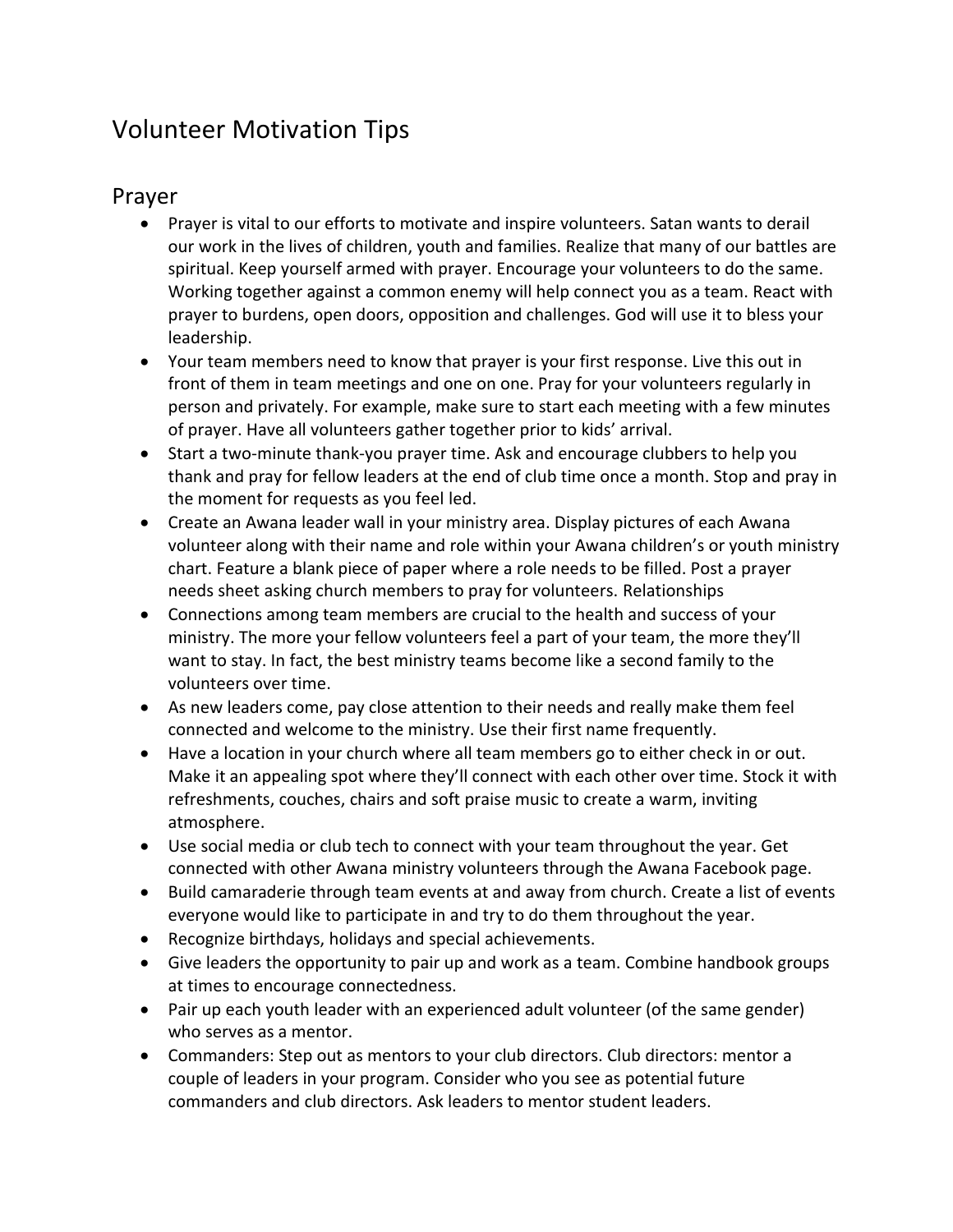• Remind volunteers of the impact they're making in the lives of youth and families. Share victories and celebrate God's work through members of your team. Let your volunteers find personal meaning in the ministry.

### Volunteer Input

- Encourage leader involvement and ownership. Let each leader develop a plan for a specific month. For example, you could assign one or two leaders to select and plan out the theme nights for the month of November.
- Make a suggestion box where volunteers can submit ideas for improving your ministry.
- Survey your leaders at mid-year. Ask if there is anything you can do to help make their service more effective.
- Invite leaders to your home occasionally and provide refreshments. Give them the opportunity to offer ideas and feedback.

## Rewards and appreciation

- When you recognize the worth of your volunteers, they gain value. The more they feel valued, the more meaning they find in ministry and the more in sync they will be with God and who God made them to be. As John 12:26 says, Whoever serves Me must follow Me; and where I am, my servant also will be. My Father will honor the one who serves Me.
- Put the name of each leader in a box and draw one or two names per week. Give them a small but meaningful gift such as a gift card to a local coffee shop or restaurant.
- To save money, create a leader-of-the-week T-shirt, crown or whatever is fun to your leaders and clubbers. The leader of the week needs to wear it on club night. You can always make up a funny "thank you" song that all the clubbers can sing and merely requires swapping in the name of the leader.
- Encourage parents to thank their child's leader.
- Use awards to encourage your team. Have an appreciation dinner. If there's time, recognize every single one of them. Use titles, recognition, awards, special treatment or outings. And don't forget to express heartfelt thanks in person on Awana club and youth ministry nights throughout the year.
- Appreciate fellow team members for their uniqueness. Realize you may need to reward them differently based on their personality types. Consider using personality tests during training so you know how to communicate best with each volunteer. One example is the five love languages assessment found at 5lovelanguages.com.
- Affirm leaders who go above and beyond during leader meetings and in front of the kids, such as during Large Group Time.
- Whether post-it notes, emails, Facebook wall posts or text messages, leave short notes of gratitude and encouragement for a couple of volunteers each week.